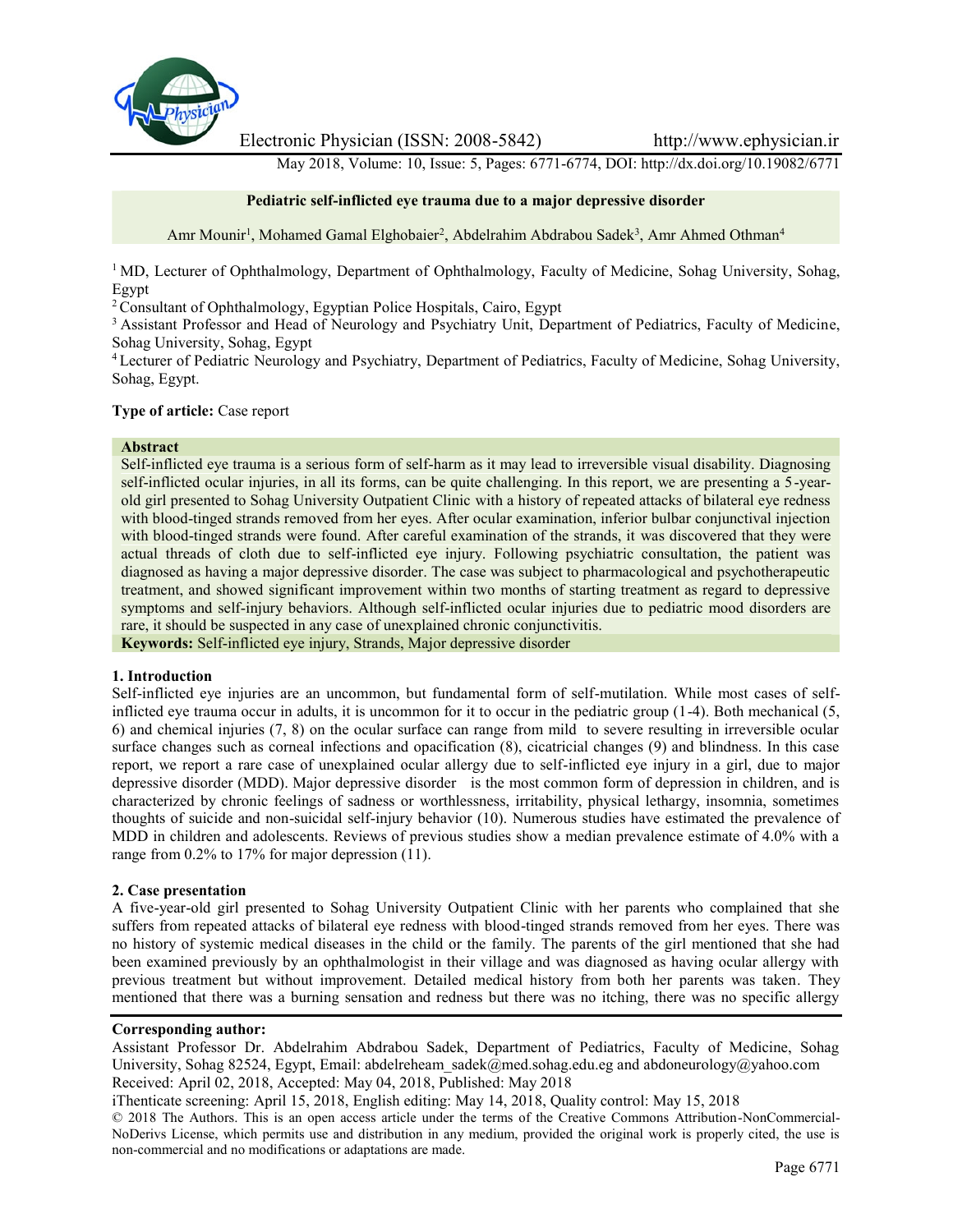towards a certain allergen or previous exposure to irritants. The nature of the eye discharge had been described by both parents who reported that the discharge was thread like in consistency and blood-tinged to the extent that they confided with us in the interview that they believed it was an act of the devil. Ocular examination by slit-lamp did not show any eye-lid signs of allergy such as redness or eczema. Skin prick testing was done and it was negative. Bilateral conjunctiva was found to be injected especially in the lower fornix with no papillae or follicles in the palpebral conjunctiva. Strange strands were found in the lower conjunctiva (Figure 1).



**Figure 1.** Blood tinged threads present in the right inferior fornix

The strands appeared firm in consistency, blood tinged and multiple in numbers. No other positive ocular signs were found. Strands were examined carefully. We found by direct observation that they were actual threads of a cloth nature and not biological (Figure 2). Some of them had the color of the girl's own clothes. Both worried parents were villagers, they were asked about the presence of any domestic problems or psychological stress or behavioral changes of the girl. There was no previous history of similar condition in their other children, but there was a history of social troubles in the family. In a separate interview, the girl confessed to us that she had put threads in her eyes. The girl was referred to psychiatric consultation and diagnosed as having pediatric major depressive disorder by (DSM-V-TR) criteria (12). The case was subject to pharmacological treatment in the form of selective serotonin reuptake inhibitors (SSRI) and psychotherapy in the form of cognitive behavioral therapy and relaxation techniques, and showed significant improvement within two months of starting treatment with regard to depressive symptoms and self-injury behaviors.



**Figure 2.** Threads removed from the eye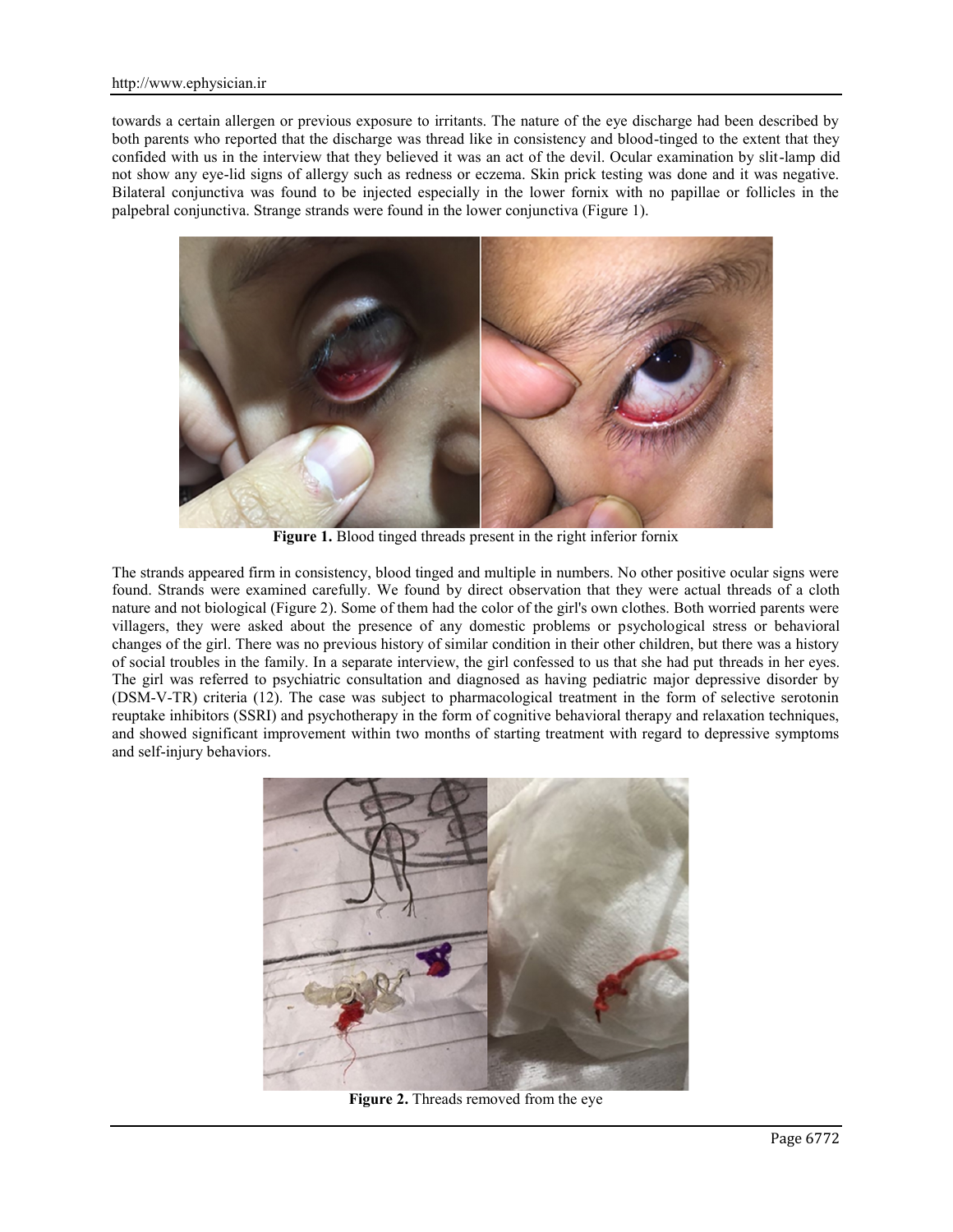# **3. Discussion**

In this case report, we reported a case of pediatric self-inflicted eye trauma due to major depressive disorder, which is rare in children. Self-inflicted ocular mutilation has many ocular clinical presentations, including chronic conjunctivitis, anterior scleritis, corneal lacerations, recurrent corneal erosion, persistent epithelial defects, corneal infiltrates, scleral or corneal perforations, endophthalmitis, and even enucleation of the globe. (13-17). Diagnosis of self-inflicted ocular injuries is quite difficult in our daily practice especially in children, in our case, the girl presented to us with allergic conjunctivitis-like manifestations with more profound injection in inferior. In a study of Pokroy et al. (18), they investigated self-inflicted factitious conjunctivitis in conscripted soldiers and found that all cases showed inferior bulbar conjunctival hyperemia with a surprisingly quite superior bulbar conjunctiva similar to our case. Therefore, ocular injuries involving the more accessible inferior and nasal aspects of the eye should alert ophthalmologists that these injuries might be self-inflicted (19). Munchhausen's by proxy (20, 21) as a liability had been excluded due to the illiterate and worried nature of both parents who appeared in the interview with the child, also, there was no family history of similar conditions in their other children. The diagnosis of our case as selfinflicted eye trauma could easily be missed because allergic conjunctivitis is a common disease in our hot and dry region of south Egypt; however, the presence of a non-biological substance like cloth threads directed us to such diagnosis in addition to a negative skin pricking test and ineffective topical and systemic steroid therapy. The girl was diagnosed after psychiatric consultation as having pediatric major depressive disorder by the (DSM -V-TR) criteria (12), depressive symptoms are more common in children with self-injury behaviors (22, 23).

# **4. Conclusions**

Self-inflicted eye trauma is a serious type of self-injury as it may lead to irreversible visual damage and even blindness. A high index of suspicion is needed to diagnose self-inflicted eye trauma in the pediatric age group. Psychiatric consultation is needed to reach the cause. Finally, pediatric self-inflicted eye injuries due to pediatric mood disorders are rare conditions, but should not be excluded as a cause of unexplained chronic conjunctivitis.

### **Acknowledgments:**

Many thanks to staff of the Ophthalmology Department, Pediatric Neurology and Psychiatric Unit, Sohag University Hospital for their help and support in this case report.

### **Conflict of Interest:**

There is no conflict of interest to be declared.

### **Authors' contributions:**

All authors contributed to this project and article equally. All authors read and approved the final manuscript.

### **References:**

- 1) Favazza AR. The coming of age of self-mutilation. J Nerv Ment Dis. 1998; 186(5): 259–68. doi: 10.1097/00005053-199805000-00001.
- 2) Ashkenazi I, Shahar E, Brand N, Barton E, Blumenthal M. Self-inflicted ocular mutilation in the pediatric age group. Acta Paediatr. 1992; 81(8): 649–51. doi: 10.1111/j.1651-2227.1992.tb12323.x. PMID: 1392397.
- 3) Niiranen M, Raivio I. Eye injuries in children. Br J Ophthalmol. 1981; 65(6): 436–8. doi: 10.1136/bjo.65.6.436. PMID: 7260016, PMCID: PMC1039540.
- 4) Noel LP, Clarke WN. Self-inflicted ocular injuries in children. Am J Ophthalmol.1982; 94(5): 630–3. doi: 10.1016/0002-9394(82)90008-3.
- 5) Yang HK, Brown GC, Magargal LE. Self-inflicted ocular mutilation. Am J Ophthalmol. 1981; 91(5): 658– 663. doi: 10.1016/0002-9394(81)90070-2.
- 6) Palmowski A, Heinz G, Ruprecht KW. Self-inflicted injuries of the eye: differential diagnosis of selfinflicted lacerating corneal injury. Klin Monbl Augenheilkd. 1994; 204(1): 30–2. doi: 10.1055/s-2008- 1035498. PMID: 8152193.
- 7) Kennedy BL, Feldmann TB. Self-inflicted eye injuries: case presentations and a literature review. Hosp Community Psychiatry. 1994; 45(5): 470–4. PMID: 8045543.
- 8) Voutilainen R, Tuppurainen K. Ocular Munchhausen syndrome induced by incest. Acta Ophthalmol. 1989; 67(3): 319–21. doi: 10.1111/j.1755-3768.1989.tb01879.x.
- 9) Chern KC, Meisler DM, Wilhelmus KR, Jones DB, Stern GA, Lowder CY. Corneal anesthetic abuse and Candida keratitis. Ophthalmology. 1996; 103(1): 37–40. doi: 10.1016/S0161-6420(96)30735-5.
- 10) Aksoy A, Ogel K. Self-injurious behavior. Anatolian Journal of Psychiatry. 2003; 4: 226–36.